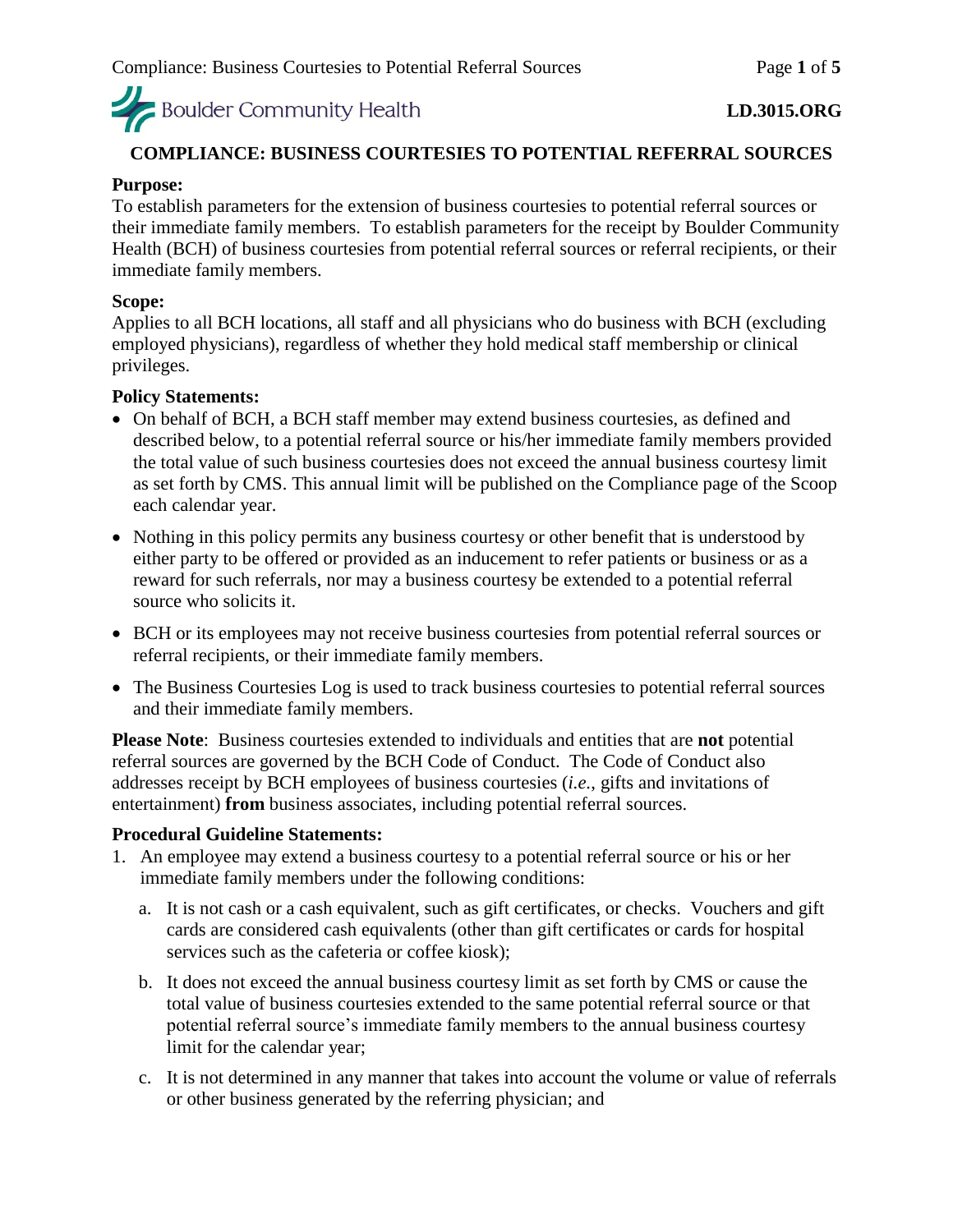

- d. It is not solicited by the potential referral source.
- 2. The Business Courtesies Log is available on the Scoop, and is used to track business courtesies.
- 3. Examples of business courtesies that **ARE** within the the annual business courtesy limit and must be tracked include:
	- a. a special dinner at a restaurant for potential referral sources and their spouses.
	- b. a dinner at a restaurant or administrator's home to celebrate a milestone for the facility such as the end of a project or the launch of a new service;
	- c. paying the greens or entry fees for a potential referral source for golf (whether one-onone or for a charity or facility golf tournament);
	- d. providing tickets for potential referral sources and/or their immediate family members to sporting or theatrical (or similar) events;
	- e. providing flowers or other gifts to potential referral sources or their immediate family members when they are hospitalized or to recognize a birthday or other family occasion;
	- f. paying for a potential referral source's CME program costs (unless such costs are to be paid for pursuant to a written professional services agreement).
	- g. hosting holiday or other parties for medical staff members and their spouses or guests other than one appreciation party per year as described in section 4, f below; or
	- h. perishable items that are sent to a physician's office when it is anticipated the physician will share in the enjoyment of items. The value to each physician in the practice is the total cost of the item divided by the number of persons who will enjoy the benefit of the items (*i.e.*, total number of physicians and employees in the practice). Such calculation does not need to be determined for food and beverages provided to the office staff. If the physician is expected to participate, or is known to have participated, in a modest meal that the facility provides a practice, and the exact amount attributable to the physician cannot be accurately calculated, the facility is to attribute \$10 toward the physician's business courtesies limit. If the exact amount attributable to the physician is known, the facility should use that amount instead.
- 4. The following activities are **NOT** considered business courtesies and may be provided to potential referral sources. **Because they are not considered business courtesies, they do not count toward the annual business courtesy limit and do not need to be tracked.**  Specifically, a facility may:
	- a. confer on potential referral sources who are members of the medical staff benefits valued at less than \$34 (as defined by CMS) per occurrence and which occur within a hospital, ambulatory surgery center or other BCH campus **provided**:
		- i. the benefits are offered only during periods when the potential referral source is making rounds or engaged in other services or activities that benefit the facility or its patients;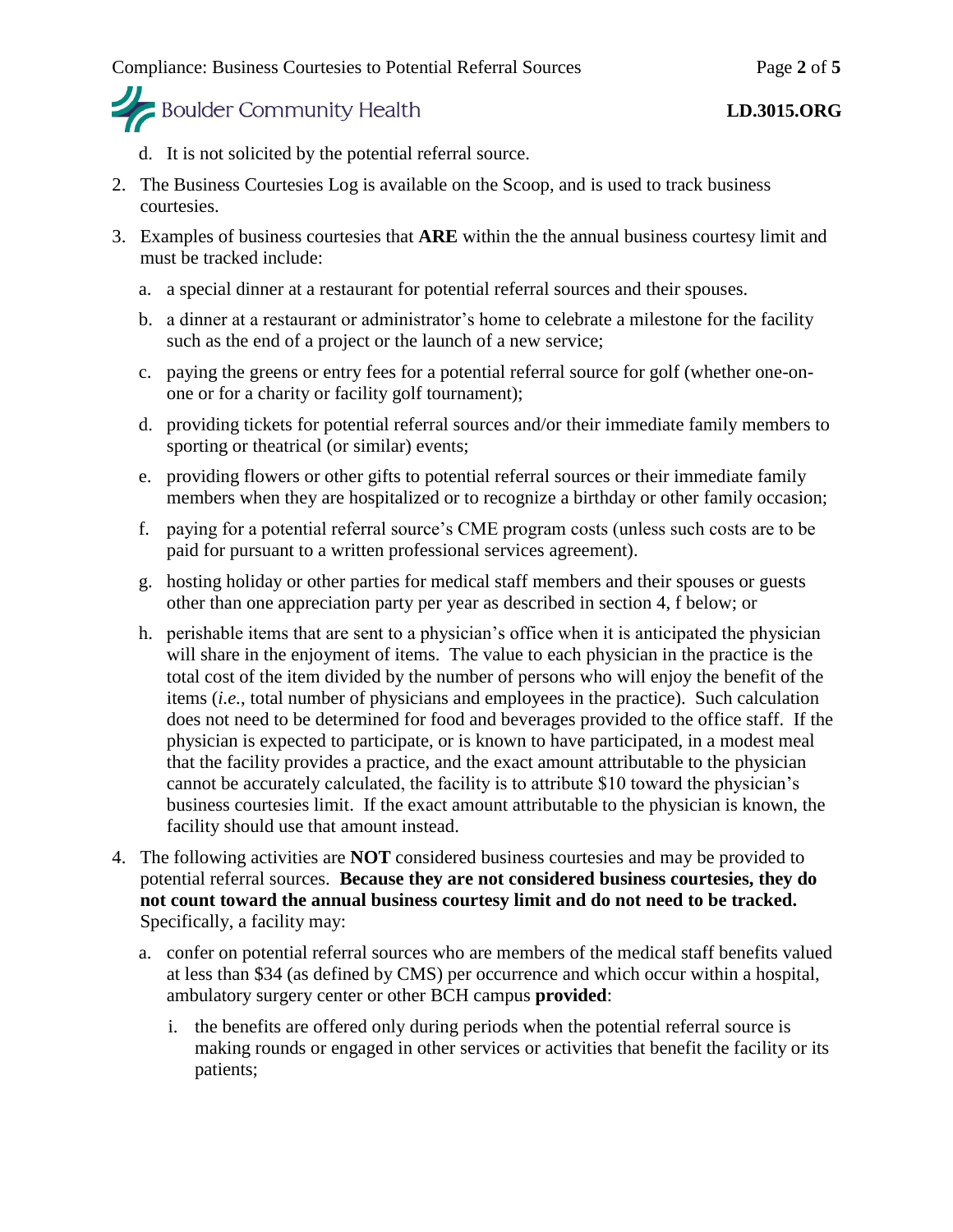

- ii. all members of the medical staff practicing the same specialty are offered the same benefit;
- iii. the benefit is reasonably related to the provision of, or designed to facilitate directly or indirectly the delivery of, medical services at the facility; and
- iv. the benefit is not determined in any manner that takes into account the volume or value of referrals or other business generated between the parties.

Examples of this exception include:

- free parking in the facility's garage;
- modest meals in the physician lounge; or
- hosting a party at the facility to introduce a new executive.
- b. provide items in exchange for their fair market value price;
- c. pay the expenses of its board members (including potential referral source board members) to participate in a board retreat, including travel, meals and lodging expenses **pursuant to a professional services agreement that provides for it, pay for a meal** incident to a meeting with a potential referral source to discuss issues relating to the potential referral source's medical directorship on behalf of the facility;
- d. **pursuant to a letter of appointment that provides for it,** provide dinners for its potential referral sources who attend the facility's medical executive committee (or similar) meetings
- e. extend professional courtesy discounts in compliance with any facility policy adopted pursuant thereto; and
- f. provide **one** local medical staff appreciation event (including a holiday party) per year so long as (i) the facility has a formal medical staff, and (ii) all members of the medical staff are invited. However, any gifts or gratuities provided in connection with the event are business courtesies and must be tracked accordingly.
- 5. The following are also **NOT** considered business courtesies.
	- a. An administrator who has become friends with a potential referral source and/or immediate family member and who socializes with such individual(s) may personally pay for the cost of social events, **provided** the administrator not include this item as a business expense for tax purposes and not charge the facility or otherwise receive reimbursement from the facility to cover this expense.
	- b. A potential referral source who is also the spouse of a BCH administrator may attend facility social events in his or her capacity as the administrator's spouse and such events do not count toward the annual business courtesy limit business courtesies limit and do not need to be tracked.
- 6. BCH's Compliance Program is responsible for overseeing implementation of this policy.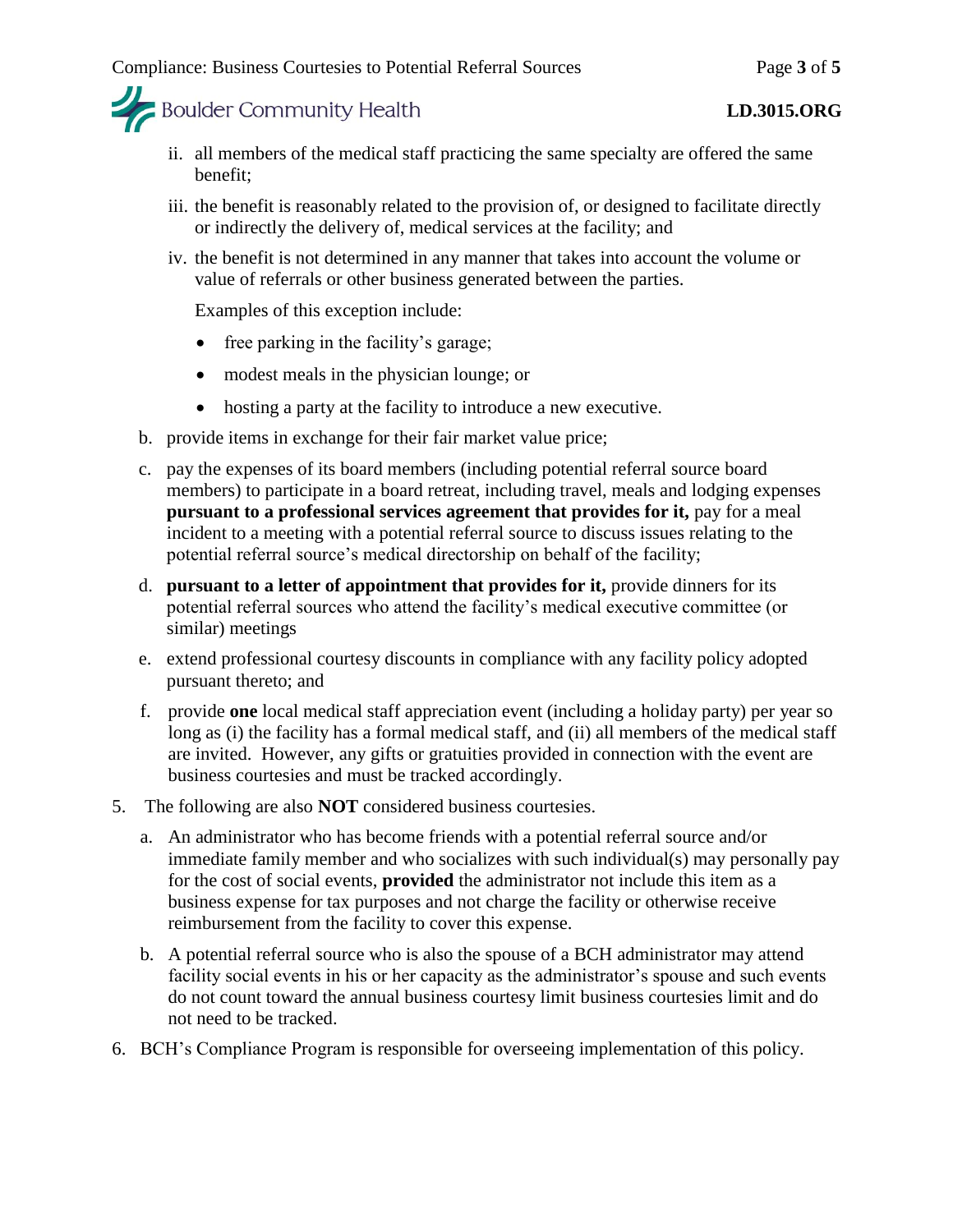

### **Definitions:**

- 1. **Business courtesies** include gifts and entertainment. They include items of value given to another free of cost, as well as social events sponsored or hosted by the Company such as meals, sporting events, theatrical events and receptions. Examples in the Procedure Section of this Policy further elaborate on what is and is not included in this definition. Such gifts, entertainment or other items of value given to an individual by the individual's direct employer are not considered business courtesies for purposes of this policy.
- 2. **BCH staff member for** purposes of this policy is defined as any employee of BCH or any of its affiliates.
- 3. **Immediate family member** includes: husband or wife; natural or adoptive parent, child, or sibling; stepparent, stepchild, stepbrother, or stepsister; father-in-law, mother-in-law, son-inlaw, daughter-in-law, brother-in-law, or sister-in-law; grandparent or grandchild; and spouse of a grandparent or grandchild.
- 4. **Potential referral recipient** for purposes of this policy includes physicians or others to a BCH facility may be in a position to provide referrals, such as (but not limited to) anesthesiologists, pathologists, radiologists, and hospital-based physicians.
- 5. **Potential referral source** includes: a doctor of medicine or osteopathy, a doctor of dental surgery or dental medicine, a doctor of podiatric medicine, a doctor of optometry, or a chiropractor, whether or not an employee of an BCH affiliated entity. It does not include any such doctors who do not provide clinical care or order tests (*e.g.*, physicians who provide non-clinical consulting or other leadership services to an BCH affiliated entity and do not provide clinical services, such as non-referring Chief Medical Officers).
- 6. **Solicit** means to request or ask for a business courtesy. It does not include a situation in which a physician asks for something that may be commonly known to be available and the facility provides prior notice to the medical staff that such item is available (*e.g.*, tickets to a sporting event on a particular night, when it is known the facility has season tickets generally available and the facility announced that such tickets would be available in advance of the physician asking for the item).

#### **Resources:**

Compliance Officer Human Resources

#### **References:**

1. 42 U.S.C. §1320a-7b; 42 U.S.C. §1001.952(a)-(a); 42 U.S.C. §1395 nn; 66 Fed. Reg. 856, 961-962 (January 4, 2001); 69 Fed. Reg. 16054 (March 26, 2004)

# **Other Related Policies**:

[Compliance-Code of Conduct](https://mybch.sharepoint.com/policies/Clinical%20Policy%20Repository/Compliance-Code%20of%20Conduct.pdf) [Gifts, Sponsorships, Gratuities, and Business Courtesies](https://mybch.sharepoint.com/policies/Clinical%20Policy%20Repository/Gifts%2C%20Sponsorships%2C%20Gratuities%20and%20Business%20Courtesies.pdf) [Conflicts of Interest](https://mybch.sharepoint.com/policies/Clinical%20Policy%20Repository/Conflicts%20of%20Interest.pdf)

**Key Words:** Business Courtesies, Referral Sources

# **Content Reviewers:**

Jackie Quam, Privacy and Compliance Officer – POLICY OWNER